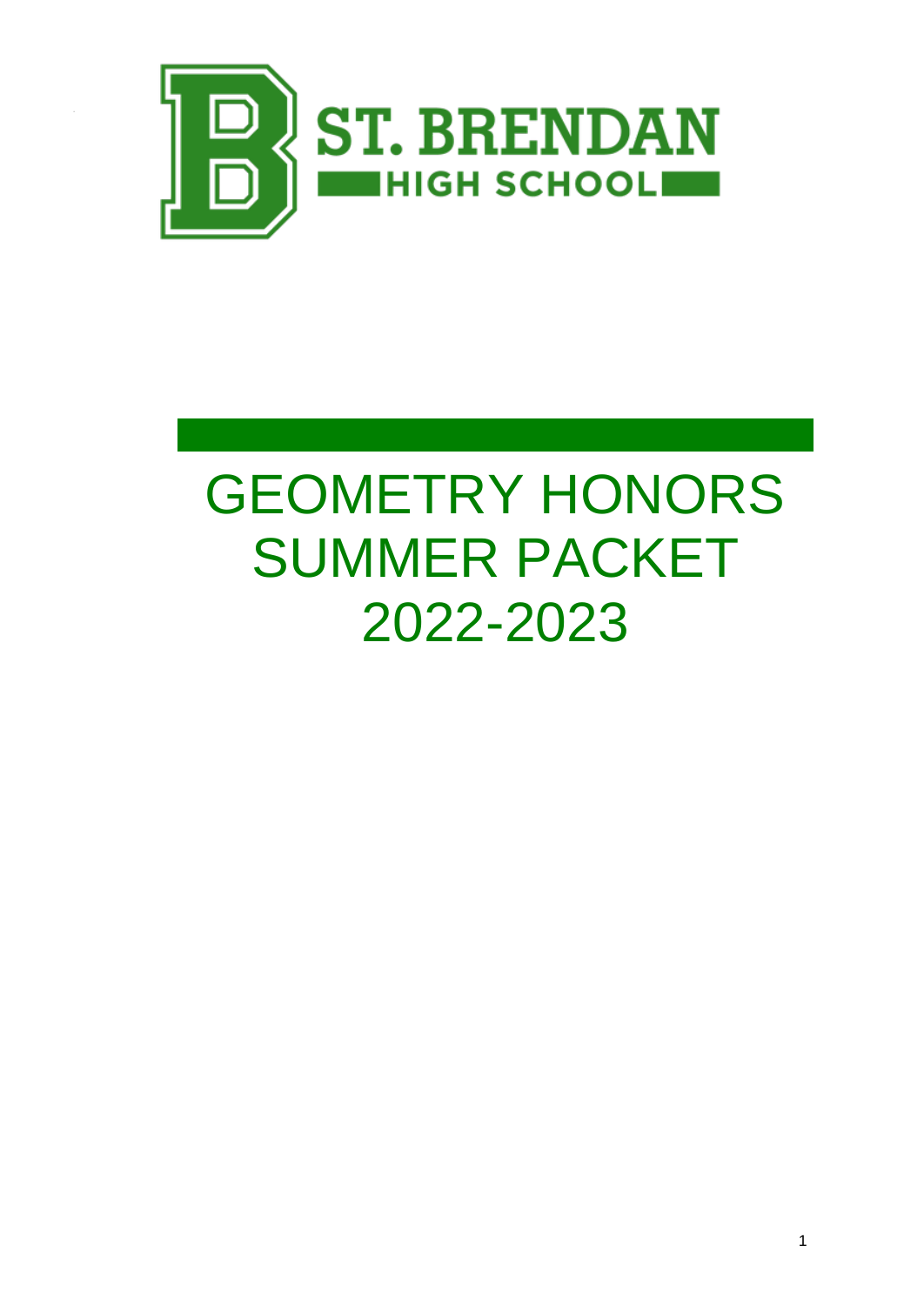## **Instructions**

The following review has several topics of basic geometry required for your next level mathematic course.

Every topic has a brief explanation followed by examples. Then there are several exercises you must complete in the space provided. If you need extra space, you can use scratch paper.

You are required to show all work when necessary. You don't need to show work for simple arithmetic calculations.

You are also required, whenever is necessary, to set the equation that solve for the variable.

Answers with no work will receive no credit.

The packet will be graded by percentage of completion. Try your best to answer all question, even if you are not sure of your answer.

## This document is due **THE FIRST DAY OF SCHOOL**. **NO LATE SUBMISSION WILL BE ACCEPTED.**

You must print and turn in **only the practice exercises pages** of this document with your answers. Again, you do not need to print this entire document. You must submit only the practice exercises done with work. This can be done on separate pages and turn it.

After review these topics in class, you will have an evaluation test.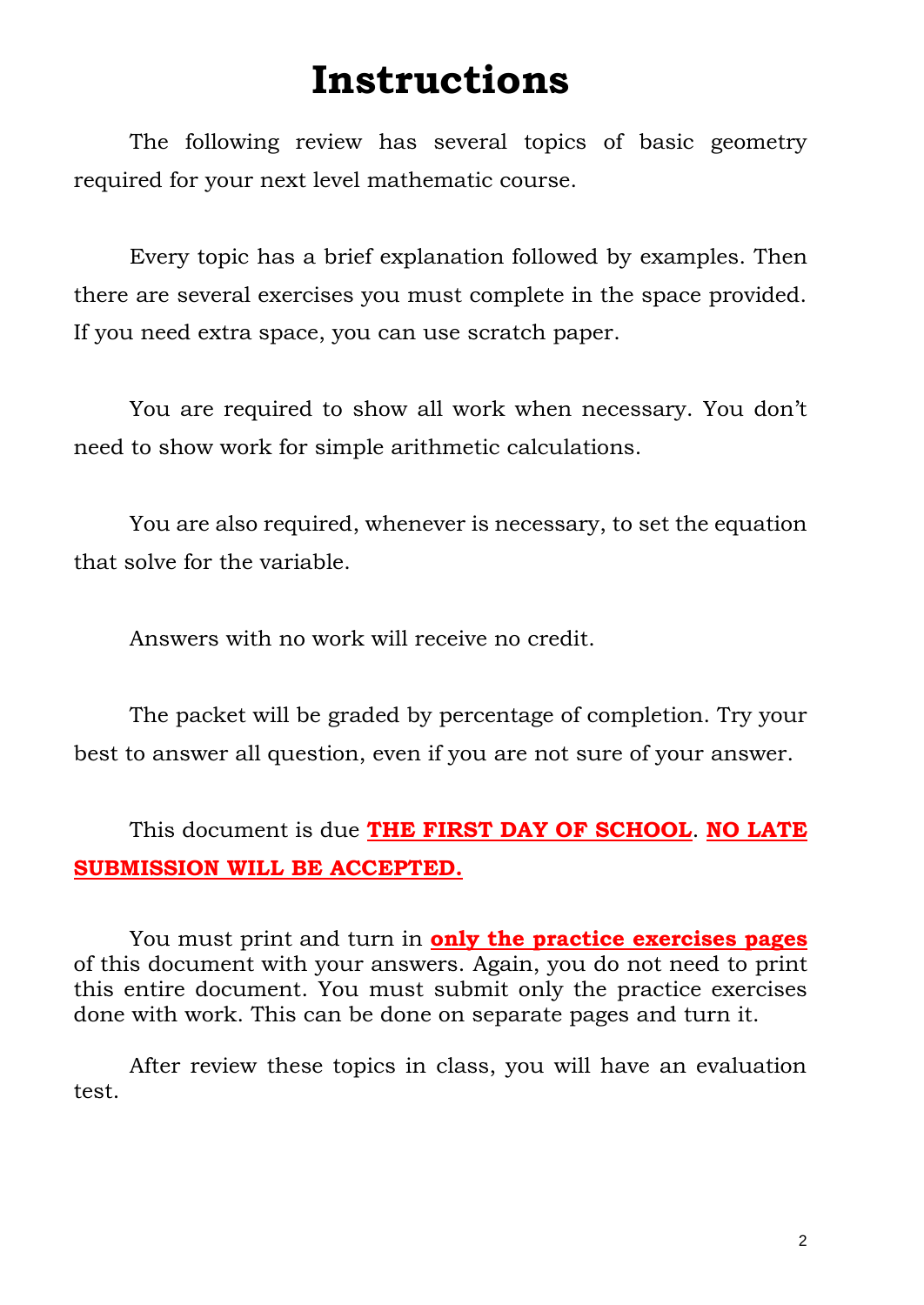## *SUMMER PACKET – STUDY GUIDE*

## *Lesson 1.1 Nets and Drawings for Visualizing Geometry*

A *net* is a two-dimensional flat diagram that represents a three-dimensional figure. It shows all of the shapes that make up the faces of a solid.

Stepping through the process of building a three-dimensional figure from a net will help you improve your ability to visualize the process. Here are the steps you would take to build a square pyramid.



Here are other examples of nets that also fold up into a square pyramid.



#### Problem

How can you be sure that none of the nets shown above are the same?

Make sure you cannot rotate or flip any net and place it on top of any other net.

## **Exercise**

**1.** What is a possible net for the figure shown at the right?







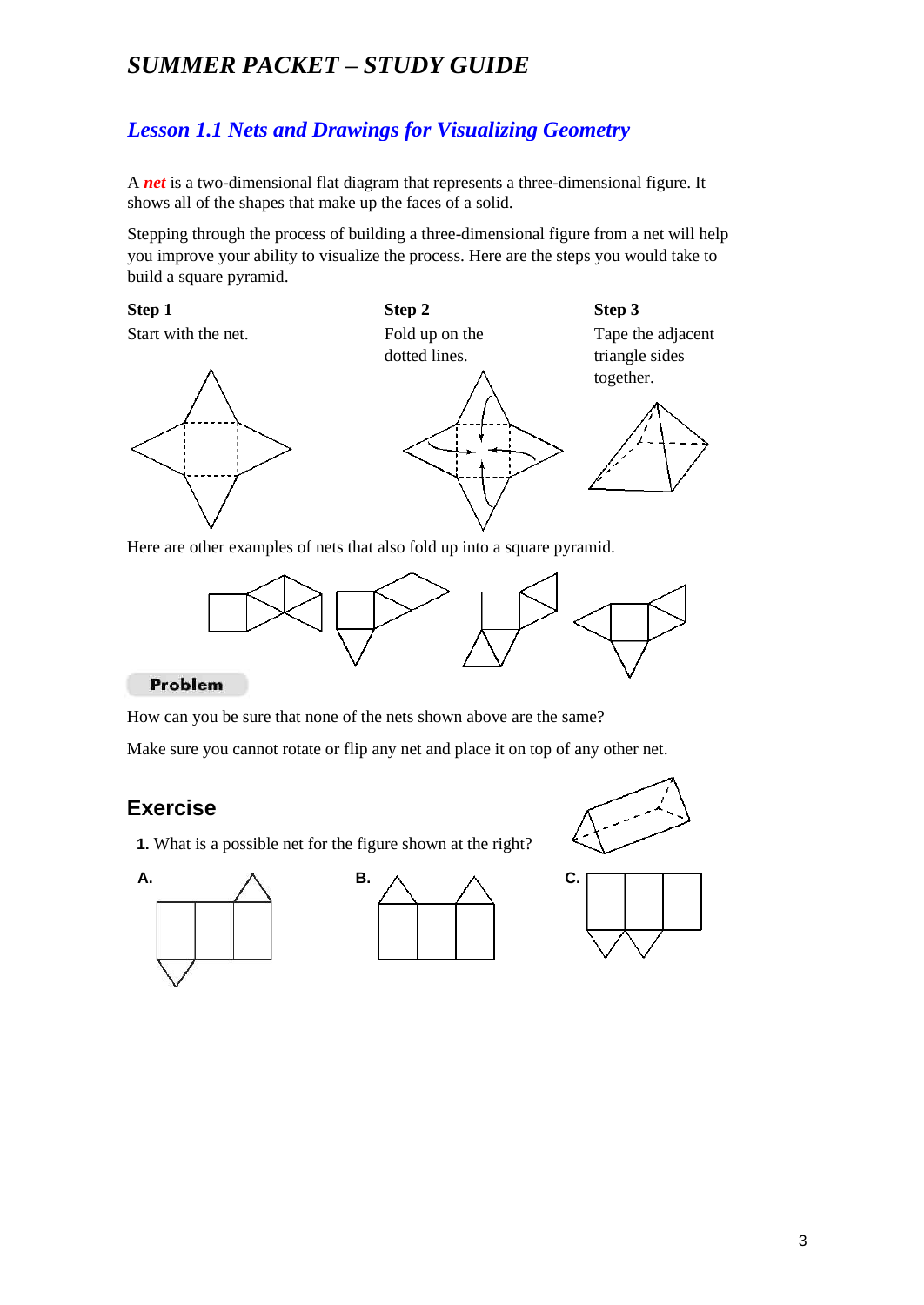## *Lesson 1.1 Nets and Drawings for Visualizing Geometry –Practice Exercises Print this section.*

**Match each three-dimensional figure with its net.**



**5.** Choose the nets that will fold to make a cube.





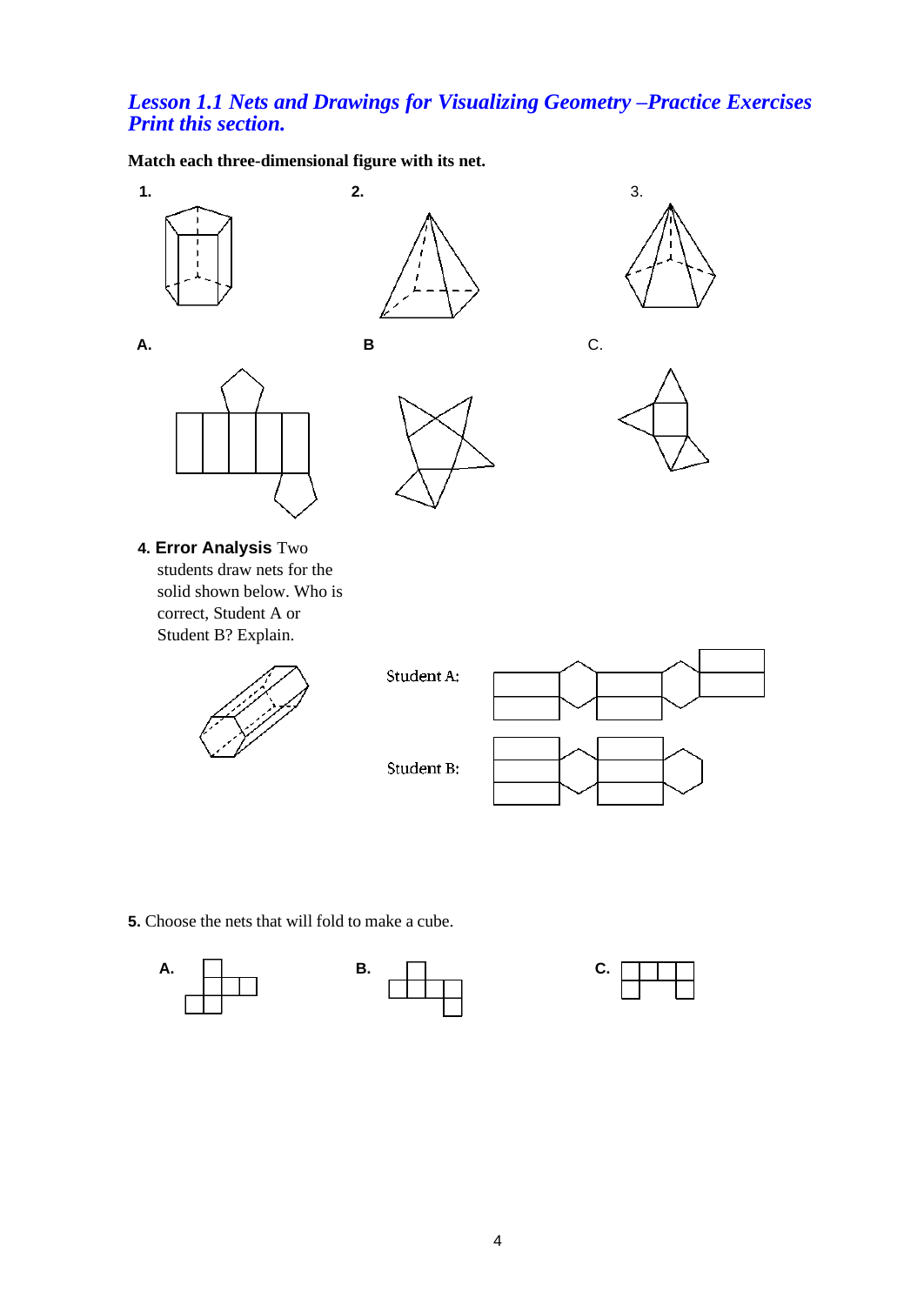## *Lesson 1.2 Points, Lines and Planes*

| Term         | <b>Examples of Labels</b>                                                                                                                | <b>Diagram</b>   |
|--------------|------------------------------------------------------------------------------------------------------------------------------------------|------------------|
| <b>Point</b> | Italicized capital letter: D                                                                                                             |                  |
| Line         | Two capital letters with a line drawn<br>over them: $\overrightarrow{AB}$ or $\overrightarrow{BA}$<br>One italicized lowercase letter: m | m                |
| Line Segment | Two capital letters (called endpoints)<br>with a segment drawn over them:<br>AB or BA                                                    |                  |
| Ray          | Two capital letters with a ray symbol<br>drawn over them: $AB$                                                                           |                  |
| <b>Plane</b> | Three capital letters: ABF, AFB, BAF,<br>BFA, FAB, or FBA<br>One italicized capital letter: W                                            | $\bullet$ F<br>W |

#### **Review these important geometric terms.**

#### **Remember:**

- **1.** When you name a ray, an arrowhead is not drawn over the beginning point.
- **2.** When you name a plane with three points, choose no more than two collinear points.
- **3.** An arrow indicates the direction of a path that extends without end.
- **4.** A plane is represented by a parallelogram. However, the plane actually has no edges. It is flat and extends forever in all directions.

A *postulate* is a statement that is accepted as true. Postulate 1–4 states that through any three noncollinear points, there is only one plane. Noncollinear points are points that do not all lie on the same line.

In the figure at the right, points *D, E,* and *F* are noncollinear. These points all lie in one plane. Three noncollinear points lie in only one plane. Three points that are collinear can be contained by more than one plane. In the figure at the right, points *P, Q,* and *R* are collinear, and lie in both plane *O* and plane *N.*



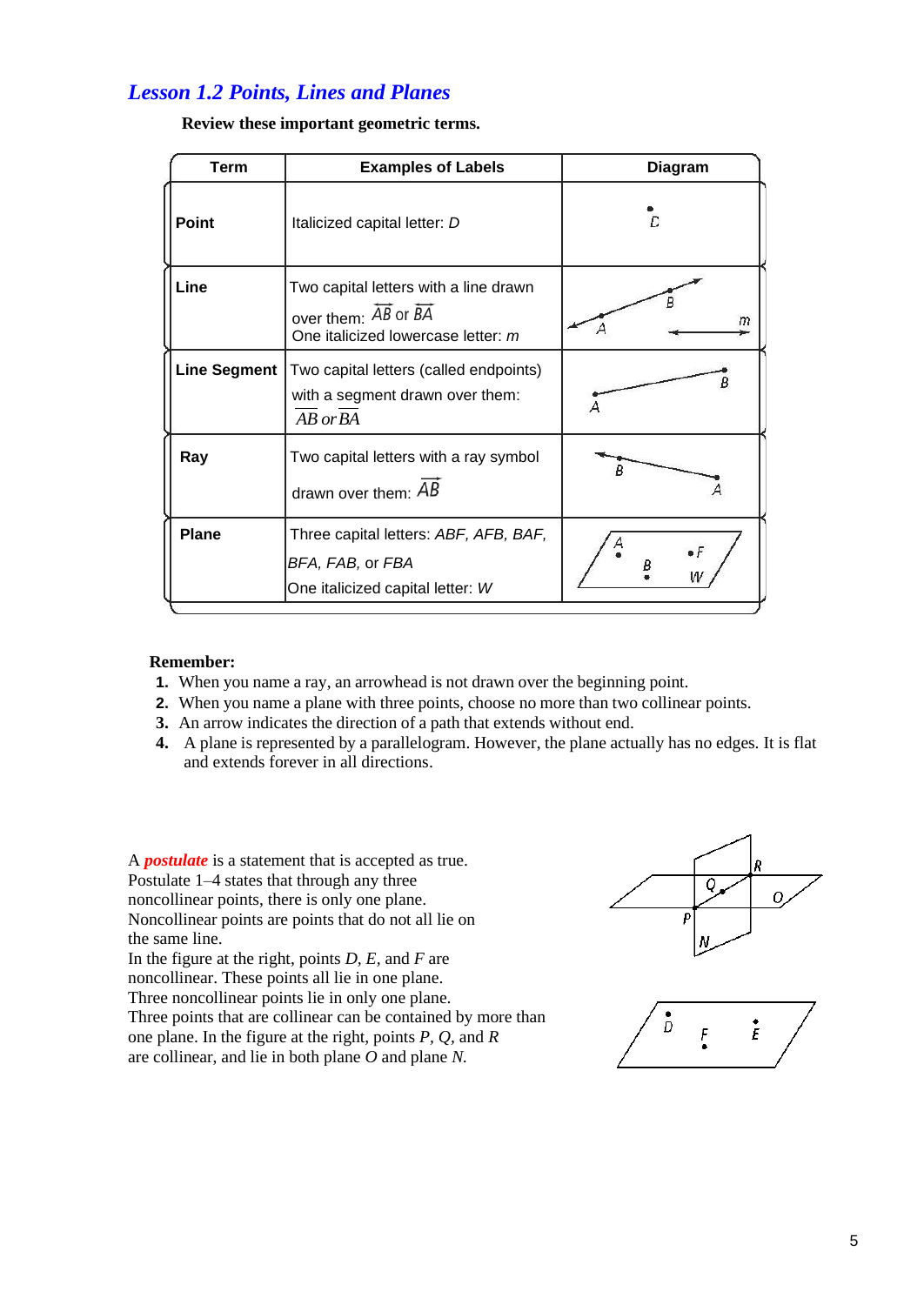## *Lesson 1.2 Points, Lines and Planes – Practice Exercises Print this section.*

Use the figure below for Exercises 1–8. Note that  $\overleftrightarrow{RN}$  pierces the plane at *N*. It is not **coplanar with** *V***.**



- **1.** Name two segments shown in the figure.
- **2.** What is the intersection of  $\overleftrightarrow{CM}$  and  $\overleftrightarrow{RV}$ ?
- **3.** Name three collinear points.
- **4.** What are two other ways to name plane *V?*
- **5.** Are points *R, N, M,* and *X* coplanar?
- **6.** Name two rays shown in the figure.
- **7.** Name the pair of opposite rays with endpoint *N.*
- **8.** How many lines are shown in the drawing?

#### **For Exercises 9–14, determine whether each statement is** *always, sometimes,* **or** *never* **true.**

- **9.**  $\overrightarrow{GH}$  and  $\overrightarrow{HG}$  are the same ray.
- **10.**  $\vec{\mu}$  and  $\vec{\mu}$  are opposite rays.
- **11.** A plane contains only three points.
- **12.** Three noncollinear points are contained in only one plane.
- **13.** If  $\overleftrightarrow{EG}$  lies in plane *X*, point *G* lies in plane *X*.
- **14.** If three points are coplanar, they are collinear

**15.** How many segments can be named from the figure at the right?

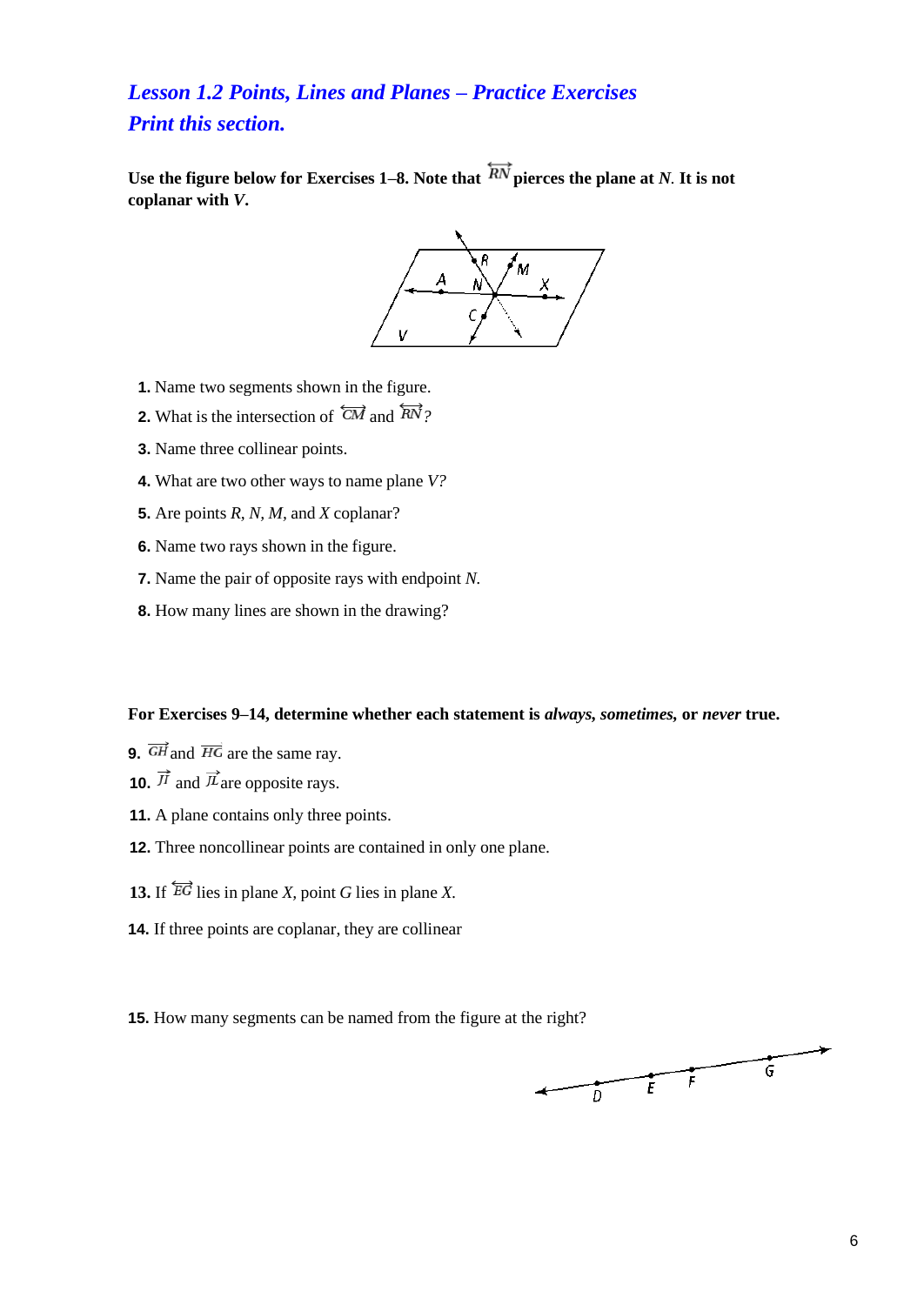**Use the figure at the right for Exercises 16–21. Name the intersection of each pair of planes or lines.**

**16.** planes *ABP* and *BCD* **17.**  $\overleftrightarrow{RQ}$  and  $\overleftrightarrow{RO}$ **18.** planes *ADR* and *DCQ* **19.** planes *BCD* and *BCQ*

**20.**  $\overleftrightarrow{OP}$  and  $\overleftrightarrow{QP}$ 



**21. Name two planes that intersect in the given line**

**Coordinate Geometry Graph the points and state whether they are collinear.**

**22.** (0, 0), (4, 2), (6, 3) **23.** (−2, 0), (0, 4), (2, 0) **24.**  $(-4, -1)$ ,  $(-1, -2)$ ,  $(2, -3)$ 

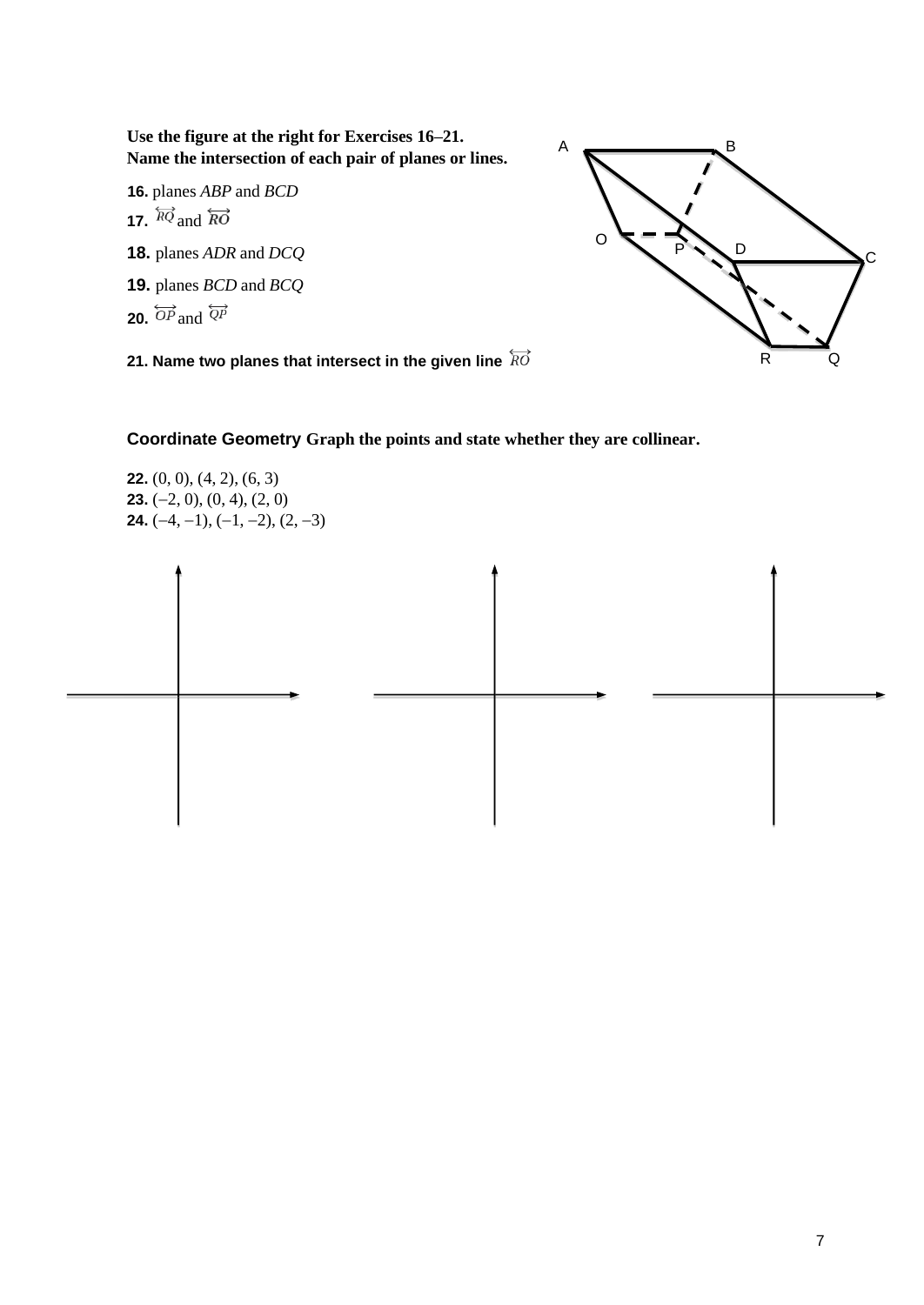#### *Lesson 1.3 Measuring Segments*

The *Segment Addition Postulate* allows you to use known segment lengths to find unknown segment lengths. If three points, *A, B,* and *C,* are on the same line, and point *B*  is between points *A* and *C,* then the distance *AC* is the sum of the distances *AB* and *BC*



Problem

If *QS* = 7 and *QR* = 3, what is *RS?*



The *midpoint* of a line segment divides the segment into two segments that are equal in length. If you know the distance between the midpoint and an endpoint of a segment, you can find the length of the segment. If you know the length of a segment, you can find the distance between its endpoint and midpoint.



*X* is the midpoint of  $WY$ .  $XW = XY$ , so  $XW$  and  $XY$  are congruent.

Problem

*C* is the midpoint of  $BE$ . If  $BC = t + 1$ , and  $CE = 15 - t$ , what is  $BE$ ?

$$
\overset{\bullet}{B} \qquad \qquad \overset{\bullet}{C} \qquad \qquad \overset{\bullet}{E}
$$

| $BC = CE$                | Definition of midpoint     |
|--------------------------|----------------------------|
| $t + 1 = 15 - t$         | Substitute.                |
| $t + t + 1 = 15 - t + t$ | Add <i>t</i> to each side. |
| $2t + 1 = 15$            | Simplify.                  |
| $2t + 1 - 1 = 15 - 1$    | Subtract 1 from each side. |
| $2t = 14$                | Simplify.                  |
| $t=7$                    | Divide each side by 2.     |
| $BC = t + 1$             | Given.                     |
| $BC = 7 + 1$             | Substitute.                |
| $BC = 8$                 | Simplify.                  |
| $BE = 2(BC)$             | Definition of midpoint.    |
| $BE = 2(8)$              | Substitute.                |
| $BE = 16$                | Simplify                   |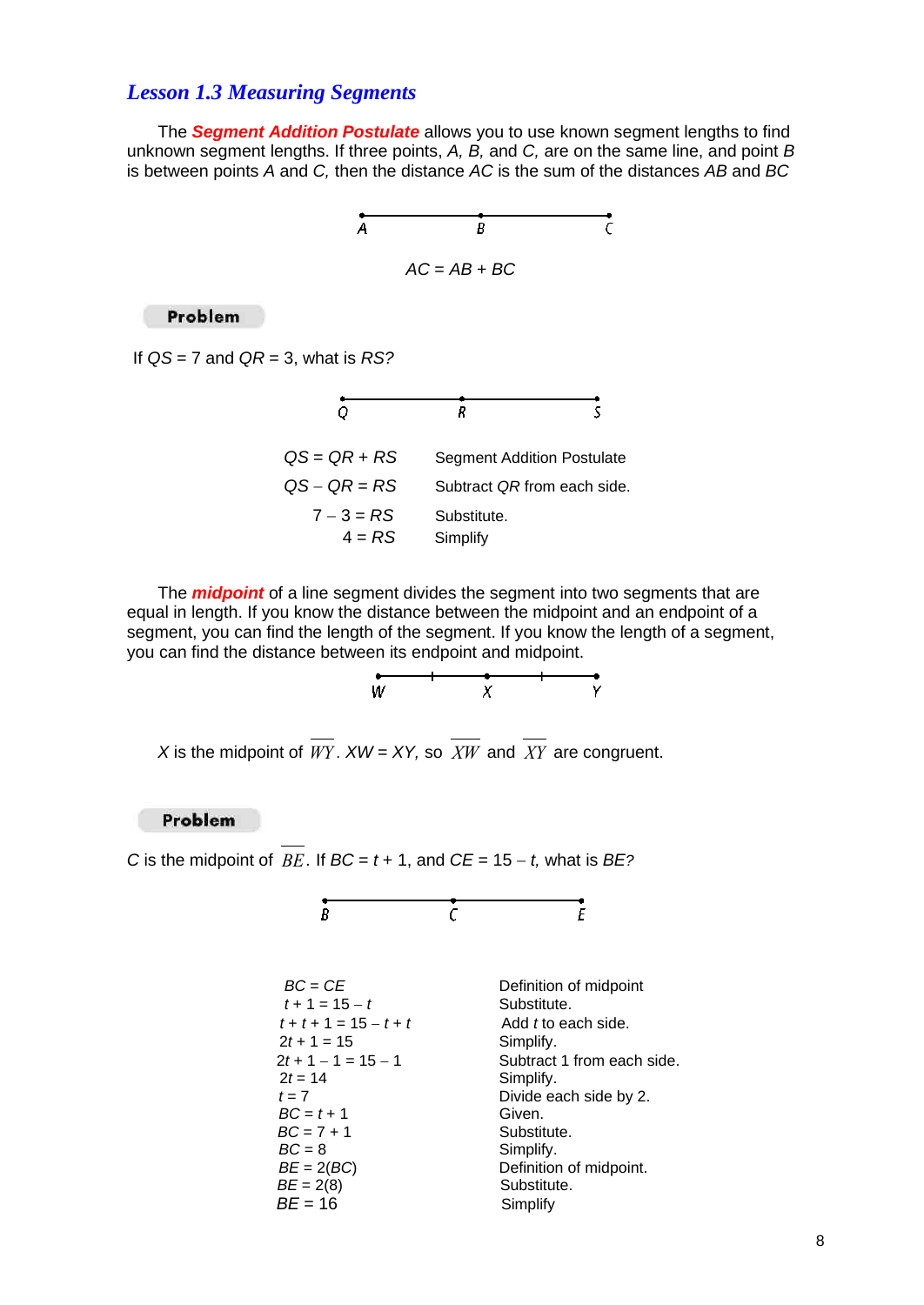*Lesson 1.3 Measuring Segments – Practice Exercises Print this section.*

**In Exercises 1–3, use the figure below. Find the length of each segment.**



**For Exercises 4–6, use the figure at the right.**



**Use the number line below for Exercises 7–9. Tell whether the segments are congruent.**



#### **Algebra Use the figure at the right for Exercises 10.**



 **b.** What is the value of *TU?*

**11.** You plan to drive north from city A to town B and then continue north to city C. The distance between city A and town B is 39 mi, and the distance between town B and city C is 99 mi.

- **a.** Assuming you follow a straight driving path, after how many miles of driving will you reach the midpoint between city A and city C?
- **b.** If you drive an average of 46 mi/h, how long will it take you to drive from city A to city C?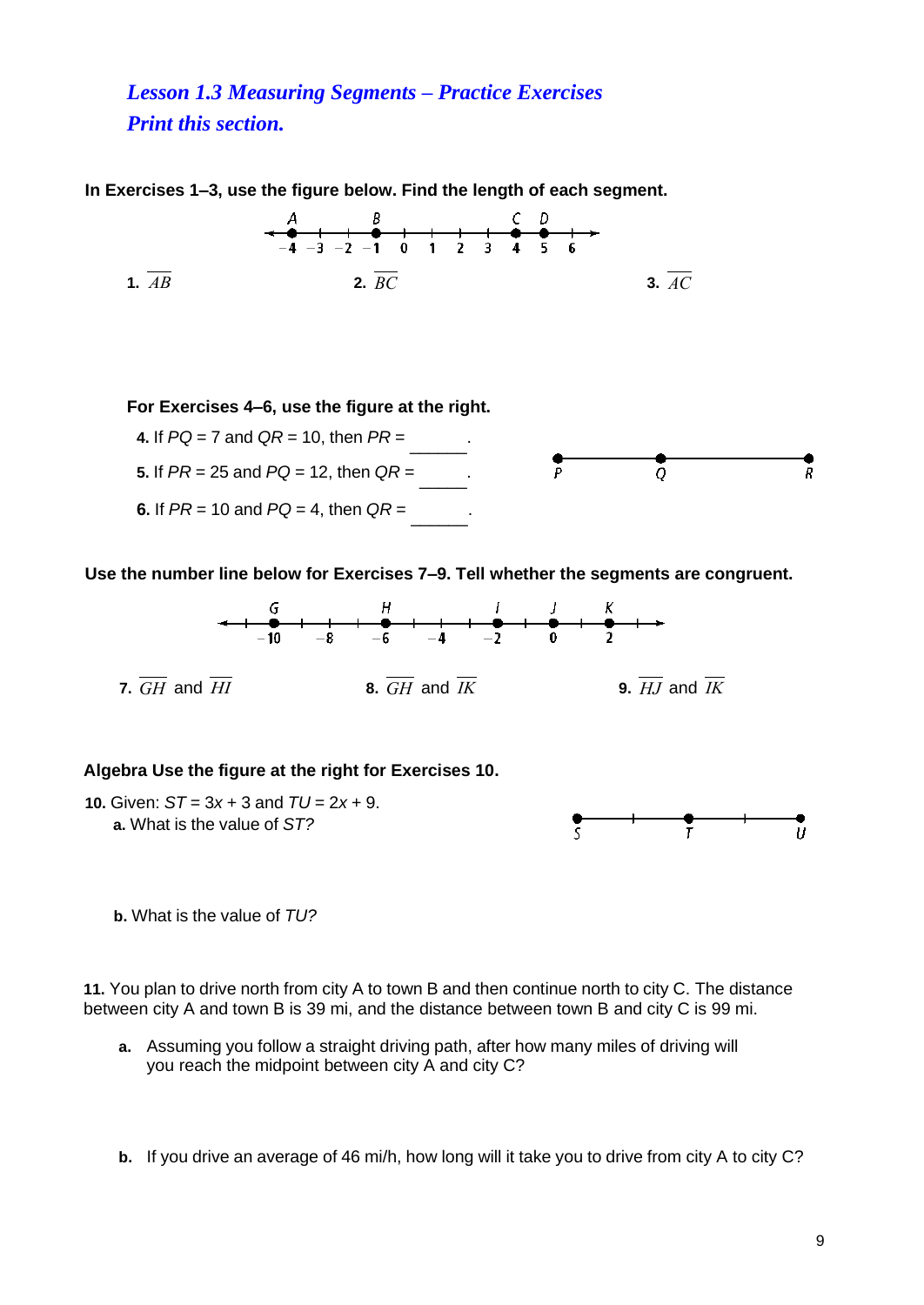#### **Algebra Use the diagram at the right for Exercises 12–14**

**12.** If *AD* = 20 and *AC* = 3*x* + 4, find the value of *x.* Then find *AC* and *DC.*



**13.** If *ED* = 5*y* + 6 and *DB* = *y* + 30, find the value of *y.* Then find *ED, DB,* and *EB.*

**14.** If *DC* = 6*x* and *DA* = 4*x* + 18, find the value of *x.* Then find *AD, DC,* and *AC*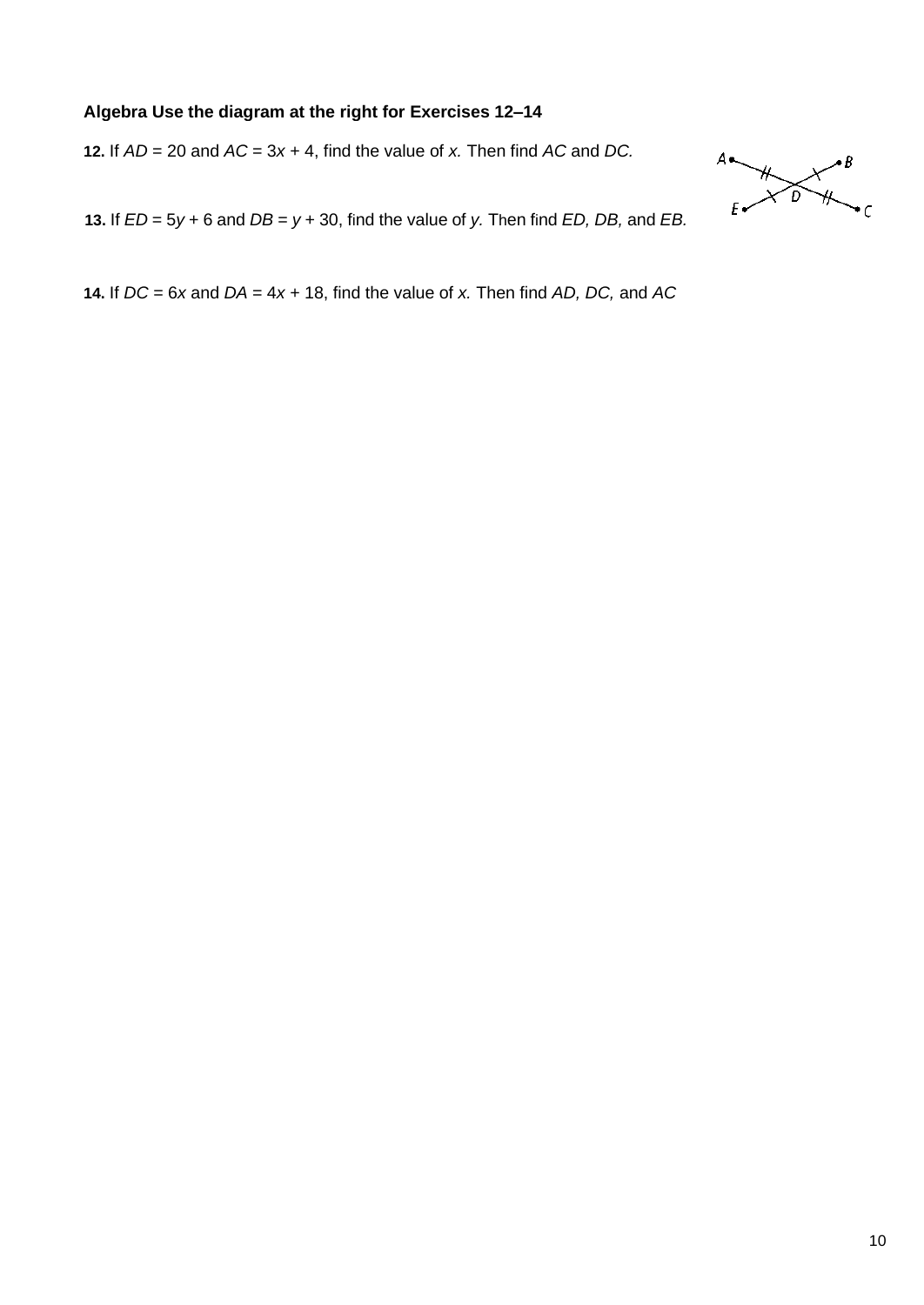## *Lesson 1.4 Measuring Angles*

The *vertex* of an angle is the common endpoint of the rays that form the angle. An angle may be named by its vertex. It may also be named by a number or by a point on each ray and the vertex (in the middle)

This is  $\angle Z$ ,  $\angle$ XZY,  $\angle$ YZX, or  $\angle$ 1. It is *not ZYX, XYZ, YXZ,* or *ZXY*

Angles are measured in *degrees,* and the measure of an angle is used to classify it.





**is between 0 and 90. 90 and 180.**

**The measure of The measure of a The measure of an The measure of a The measure of a The measure of a The measure of a The measure of a The measure of a The measure of a The measure of a The measure o an** *acute* **angle** *right* **angle is 90.** *obtuse* **angle is between** *straight* **angle is 180.**

X

Z

The *Angle Addition Postulate* allows you to use a known angle measure to find an unknown angle measure. If point  $B$  is in the interior of  $\angle$ AXC, the sum of *m*∠*AXB* and *m*∠*BXC* is equal to *m*∠*AXC* 



 $m\angle AXB + m\angle BXC = m\angle AXC$ 

Problem

If *mLYN* = 125, what are *mLYM* and *m∠MYN?* 



#### **Step 1 Solve for** *p.*

$$
m\angle LYN = m\angle LYM + m\angle MYN
$$
  

$$
125 = (4p + 7) + (2p - 2)
$$
  

$$
125 = 6p + 5
$$
  

$$
120 = 6p
$$
  

$$
20 = p
$$

**Angle Addition Postulate**  $Substitute.$ Simplify Subtract 5 from each side. Divide each side by 6.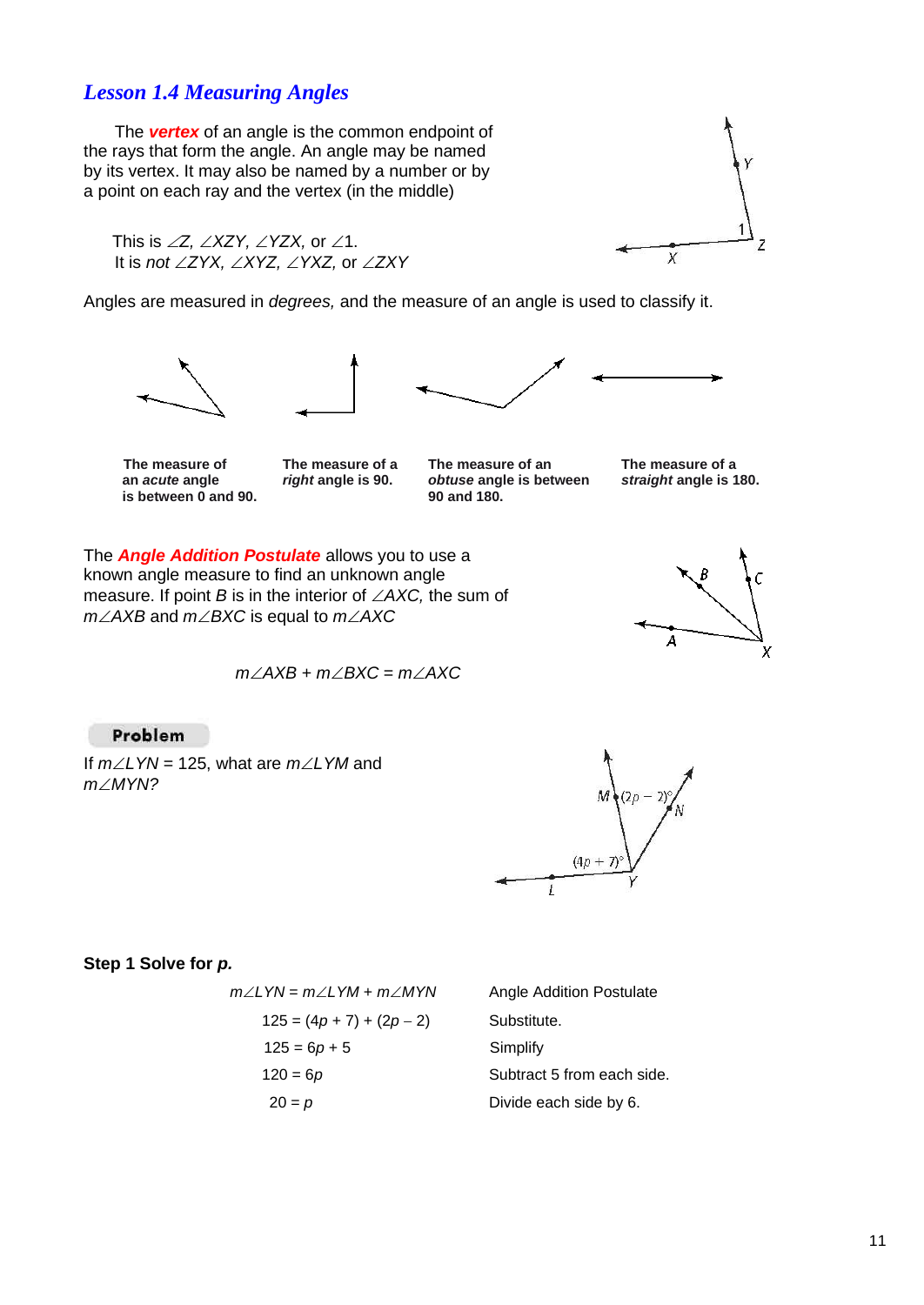## **Step 2 Use the value of** *p* **to find the measures of the angles.**

| $m\angle LYM = 4p + 7$                          | Given                   |
|-------------------------------------------------|-------------------------|
| $m\angle LYM = 4(20) + 7$                       | Substitute.             |
| $m\angle$ LYM = 87                              | Simplify.               |
| $m\angle MYN = 2p - 2$                          | Given                   |
| $m\angle MYN = 2(20) - 2$<br>$m\angle MYN = 38$ | Substitute.<br>Simplify |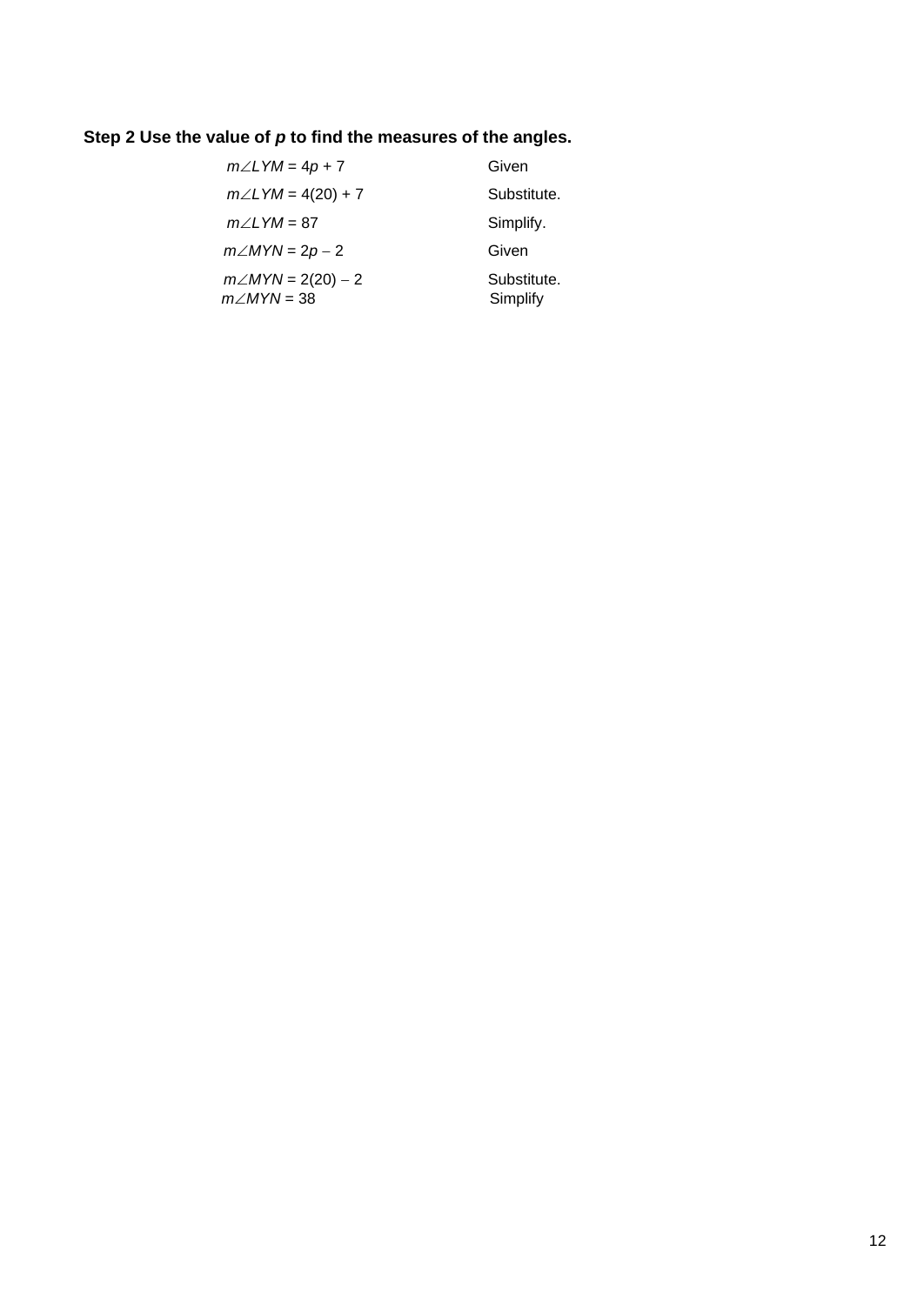## *Lesson 1.4 Measuring Angles – Practice Exercises Print this section.*

**Use the diagram below for Exercises 1–11. Find the measure of each angle**



#### **Classify each angle as** *acute, right, obtuse,* **or** *straight.*

 **6.** *MLN* **7.** *NLO* **8.** *MLP*

**Use the figure at the right for Exercises 9–12.** *mFXH* **= 130 and** *mFXG* **= 49**

**9.**  $\angle$ *FXG*  $\cong$ 

10.  $m\angle G X H =$ 

**11.** Name a straight angle in the figure

**12.**  $\angle$ *IXJ*  $\cong$ 



**13. Algebra** *mOZP* = 4*r* + 2, *mPZQ* = 5*r* − 12, and *mOZQ* = 125. What are  $m\angle$  OZP and  $m\angle$  PZQ?

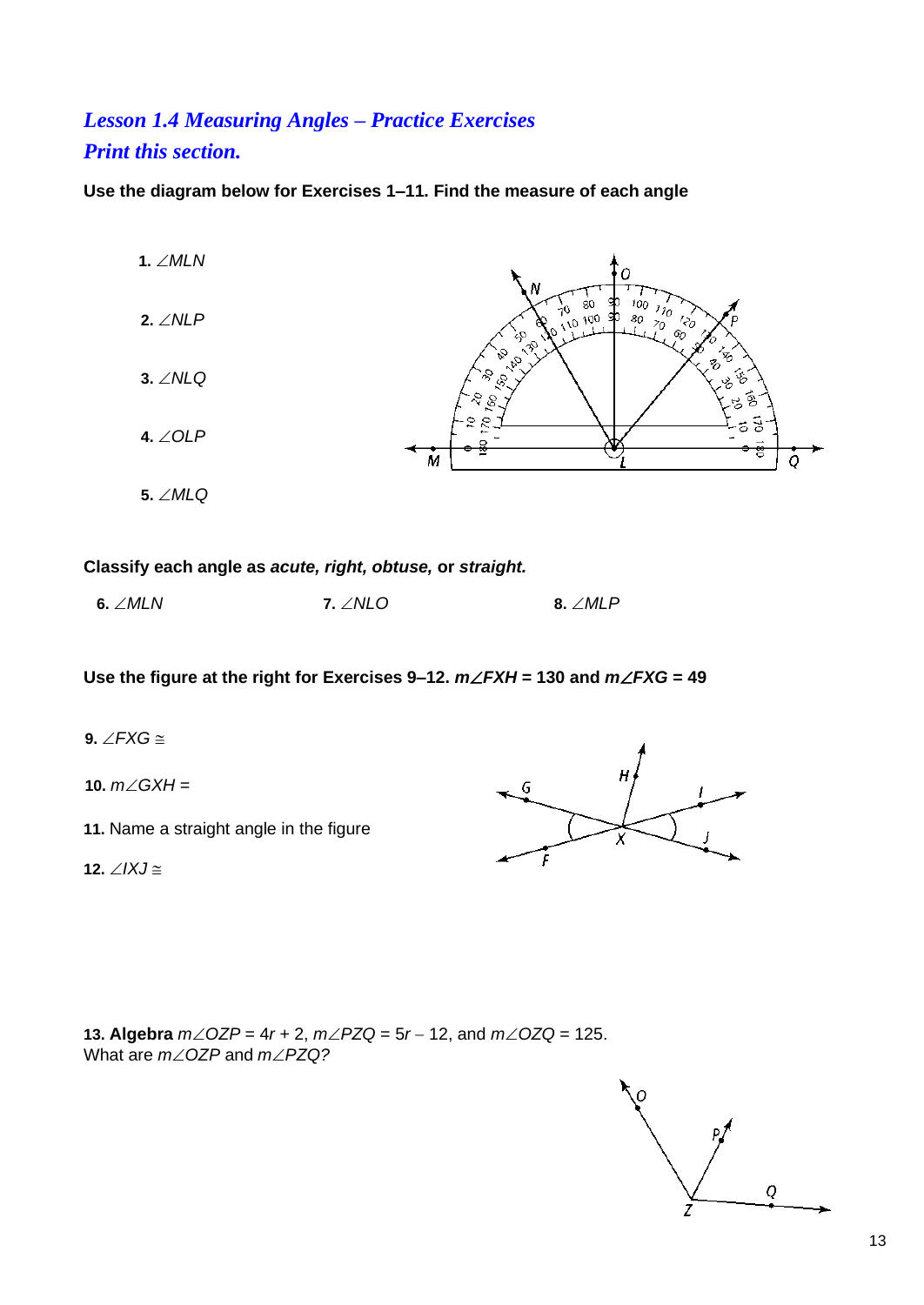## *Lesson 1.5 Exploring Angle Pairs*

## **Adjacent Angles and Vertical Angles**

*Adjacent* means "next to." Angles are adjacent if they lie next to each other. In other words, the angles have the same vertex and they share a side without overlapping



*Vertical* means "related to the vertex." So, angles are vertical if they share a vertex, but not just any vertex. They share a vertex formed by the intersection of two straight lines. Vertical angles are always congruent.





Vertical AnglesNon-Vertical Angles

#### **Supplementary Angles and Complementary Angles**

Two angles that form a line are *supplementary angles*. Another term for these angles is a *linear pair*. However, any two angles with measures that sum to 180 are also considered supplementary angles. In both figures below,  $m\angle 1 = 120$  and  $m\angle 2 = 60$ , so  $\angle 1$  and  $\angle 2$  are supplementary



Two angles that form a right angle are *complementary angles*. However, any two angles with measures that sum to 90 are also considered complementary angles. In both figures below,  $m\angle 1 = 60$ and  $m\angle 2 = 30$ , so  $\angle 1$  and  $\angle 2$  are complementary.

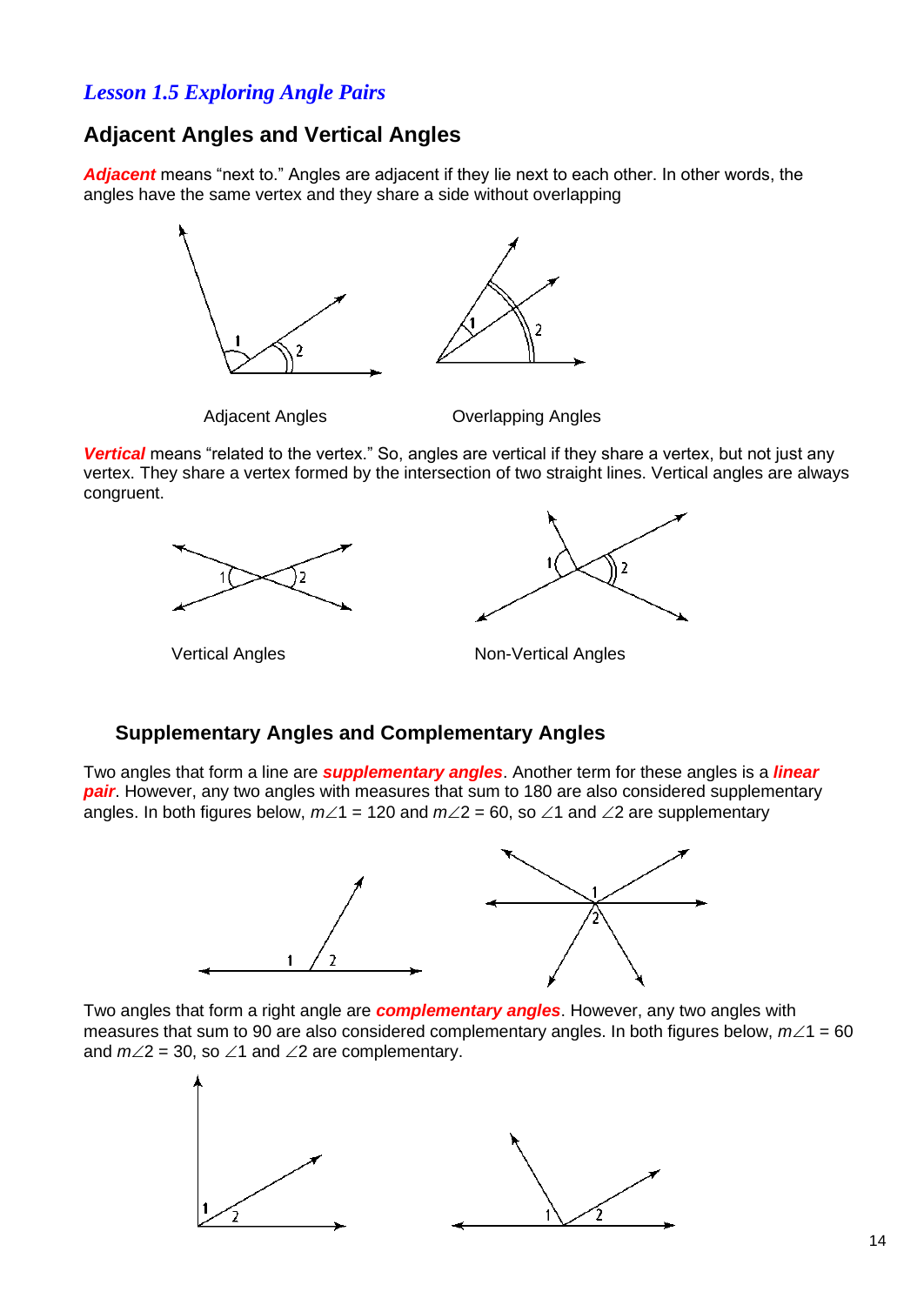## *Lesson 1.5 Exploring Angle Pairs – Practice Exercises Print this section.*

#### **Use the diagram at the right. Is each statement true?**

- **1.**  $\angle 2$  and  $\angle 5$  are adjacent angles
- **2.**  $\angle$ 1 and  $\angle$ 4 are vertical angles
- **3.**  $\angle$ 4 and  $\angle$ 5 are complementary



**Name an angle or angles in the diagram described by each of the following.**

- **4.** complementary to ∠BOC
- **5.** supplementary to  $\angle DOB$
- **6.** adjacent and supplementary to *AOC*



**7.** *mAOB* = 4*x* − 1; *mBOC* = 2*x* + 15; *mAOC* = 8*x* + 8



- **8.**  $m∠COD = 8x + 13$ ;  $m∠BOC = 3x − 10$ ;  $m∠BOD = 12x − 6$
- **9.**  $\angle ABC$  and  $\angle EBF$  are a pair of vertical angles;  $m\angle ABC = 3x + 8$  and  $m\angle EBF = 2x + 48$ . What are *mABC* and *mEBF?*

 $\overrightarrow{QS}$  bisects  $\angle$  *PQR.* Solve for *x* and find *m* $\angle$  *PQR.* 

**10.**  $m∠PQS = 3x$ ;  $m∠SQR = 5x - 20$ 

**11.**  $m∠PQS = 2x + 1$ ;  $m∠RQS = 4x - 15$ 

**12.** *mPQR* = 3*x* − 12; *mPQS* = 30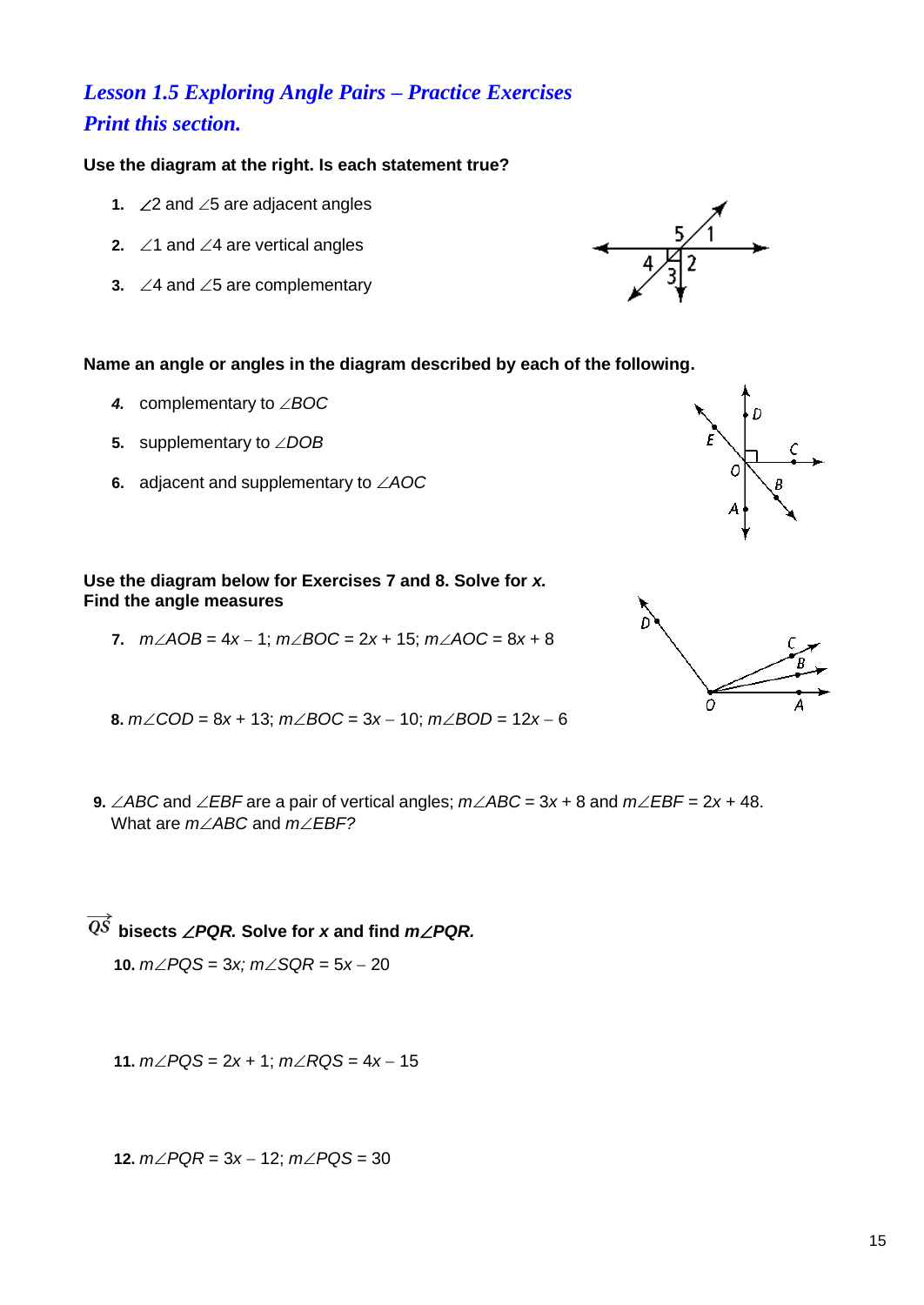## *1.7 Midpoint and Distance in the Coordinate Plane.*

Average the *x*-coordinates of the endpoints to find the *x*-coordinate of the midpoint. Average the *y*coordinates of the endpoints to find the *y*-coordinate of the midpoint



• **Midpoint Formula :** Midpoint coordinates for a point *M* between two end point in a coordinate plane. If the end point coordinates are :  $A(x_1, y_1)$ ,  $B(x_2, y_2)$  then,

Midpoint Coordinates for 
$$
M = \left(\frac{x_1 + x_2}{2}, \frac{y_1 + y_2}{2}\right)
$$

• **Distance Formula :** Distance between two points in a coordinate plane. If two point coordinates are :

 $A(x_1, y_1)$ ,  $B(x_2, y_2)$  then,

distance between A and B = 
$$
\sqrt{(x_2 - x_1)^2 + (y_2 - y_1)^2}
$$

#### Problem

What is the midpoint of  $AB$  if the endpoints are  $A(1, 7)$  and  $B(5, 9)$ ? What is the distance between points A and B?

Find the average of the *x*-coordinates.

$$
\frac{1+5}{2} = 3
$$

Repeat to find the *y*-coordinate of the midpoint.

$$
\frac{7+9}{2}=8
$$

So, the midpoint of  $AB$  is  $(3, 8)$ .

Remember the Midpoint Formula: 
$$
\left(\frac{x_1 + x_2}{2}, \frac{y_1 + y_2}{2}\right)
$$



The formula gives a point whose coordinates are the average of the *x*-coordinates and the *y*-coordinates.

So, the midpoint is halfway between the two points, and has coordinates that are the average of the coordinates of the two points.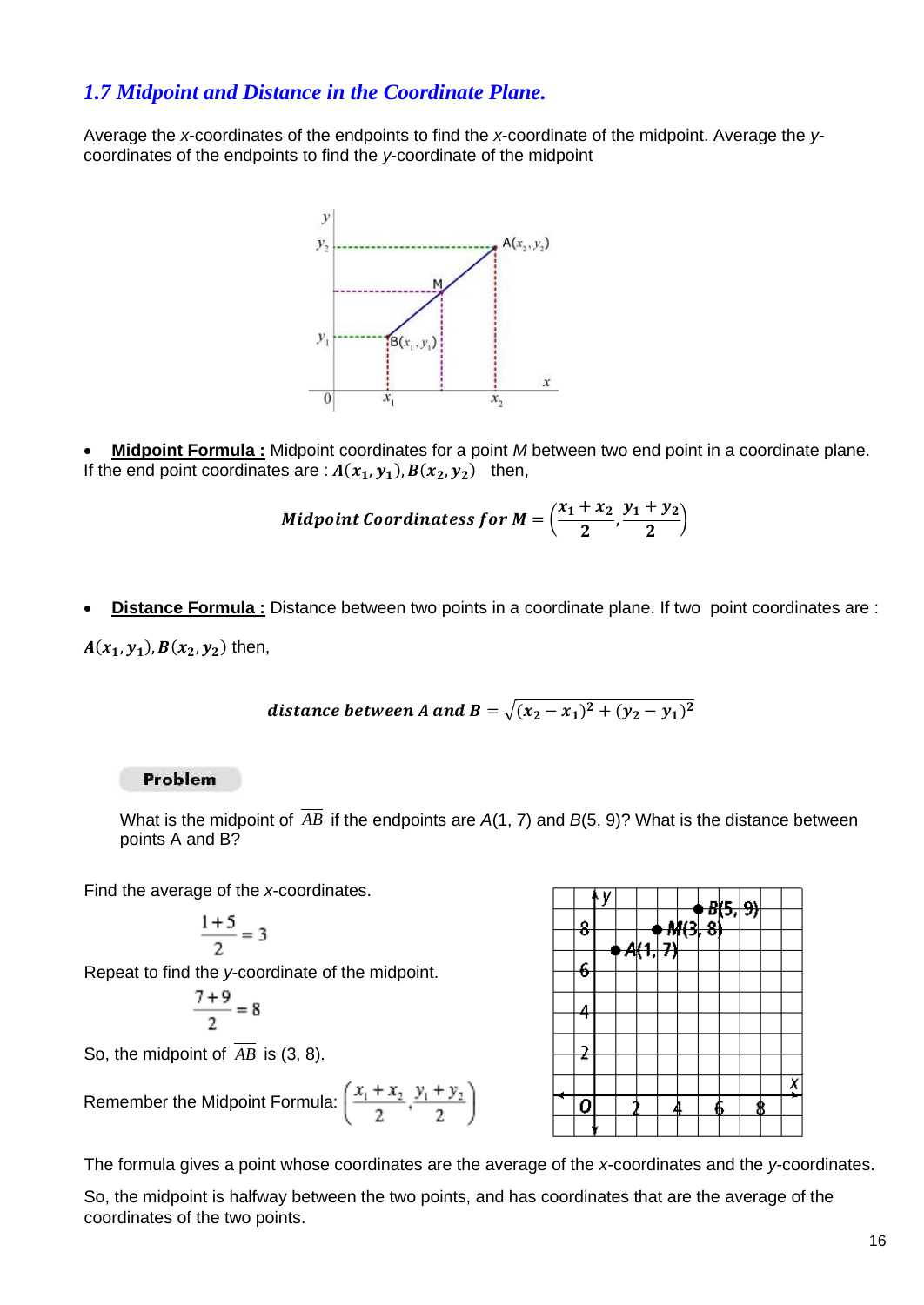To find an unknown endpoint, subtract the coordinates of the known endpoint from the coordinates of the midpoint. Add that number to the coordinates of the midpoint.

Finding the distance between A and B:

Distance between A - B = D<sub>AB</sub> =  $\sqrt{(5-1)^2 + (9-7)^2}$ 

Distance between A - B =  $D_{AB} = \sqrt{4^2 + 2^2}$ Distance between A - B =  $D_{AB} = \sqrt{16 + 4}$ Distance between A - B =  $D_{AB} = \sqrt{20} = 2\sqrt{5}$ 

#### Problem

The midpoint of XY is M(7, 6). One endpoint is X(3, 5). What are the coordinates of the other endpoint *Y?*

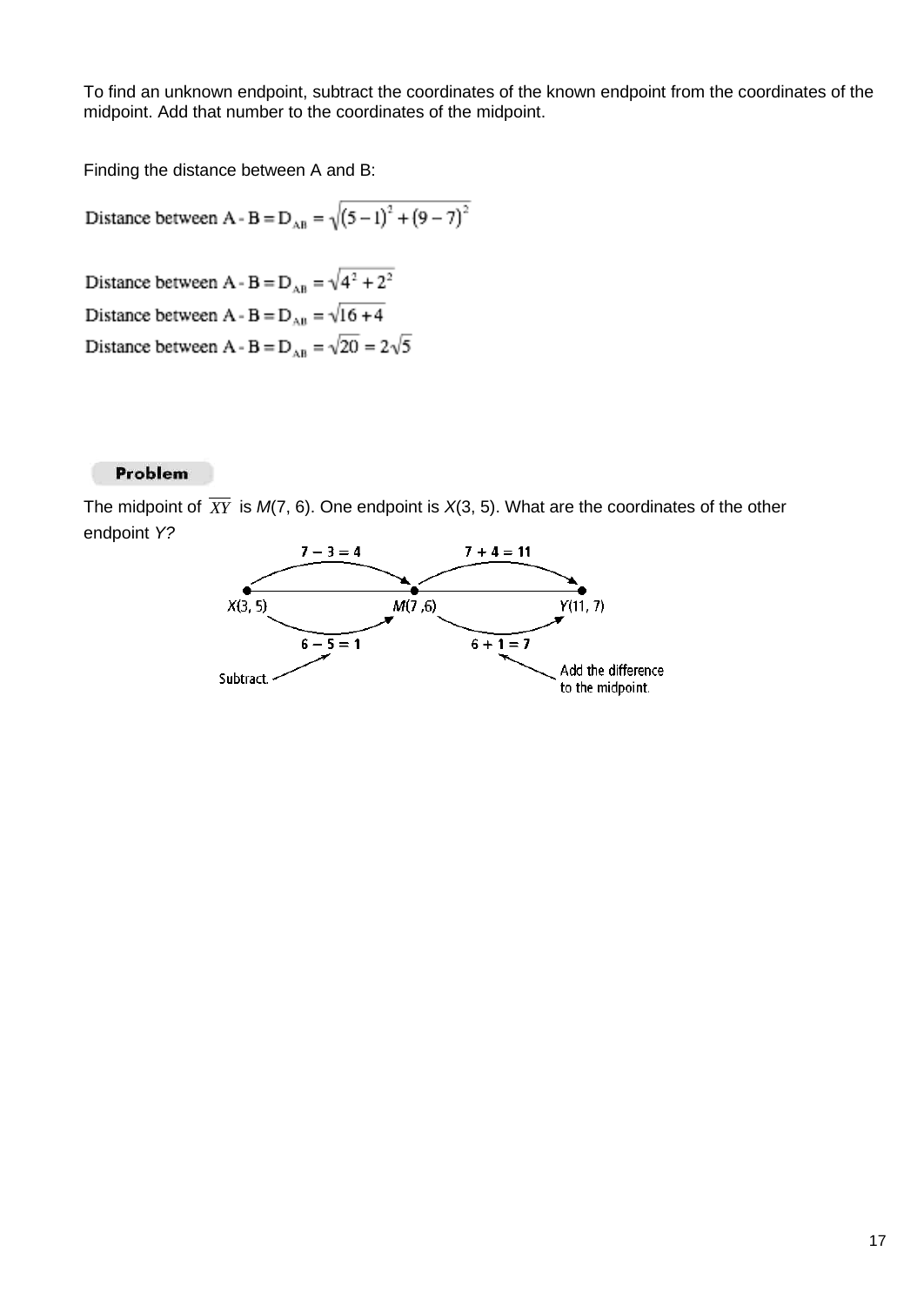## *1.7 Midpoint and Distance in the Coordinate Plane – Practice Exercises Print this section.*

**Find the coordinate of the midpoint of the segment with the given endpoints.**

**1.** 3 and 5 **2.** −7 and 4

#### **Find the coordinates of the midpoint of** *AB* **.**

**3.**  $A(6, 7), B(4, 3)$  **4.**  $A(-1, 5), B(2, -3)$ 

**5.** *A*(2.8, 1.1), *B*(−3.4, 5.7)

The coordinates of point *Y* are given. The midpoint of  $XY$  is  $(3, -5)$ . Find the coordinates of point *X* 

**6.** *Y*(0, 2) **7.** *Y*(−10, 5)

**8.** *Y*(4, −8) **9.** *Y*(2.5, −6.5)

**Find the distance between each pair of points. If necessary, round to the nearest tenth.**

**10.**  $A(6, 7), B(-1, 7)$  **11.**  $H(20, -4), I(-4, 3)$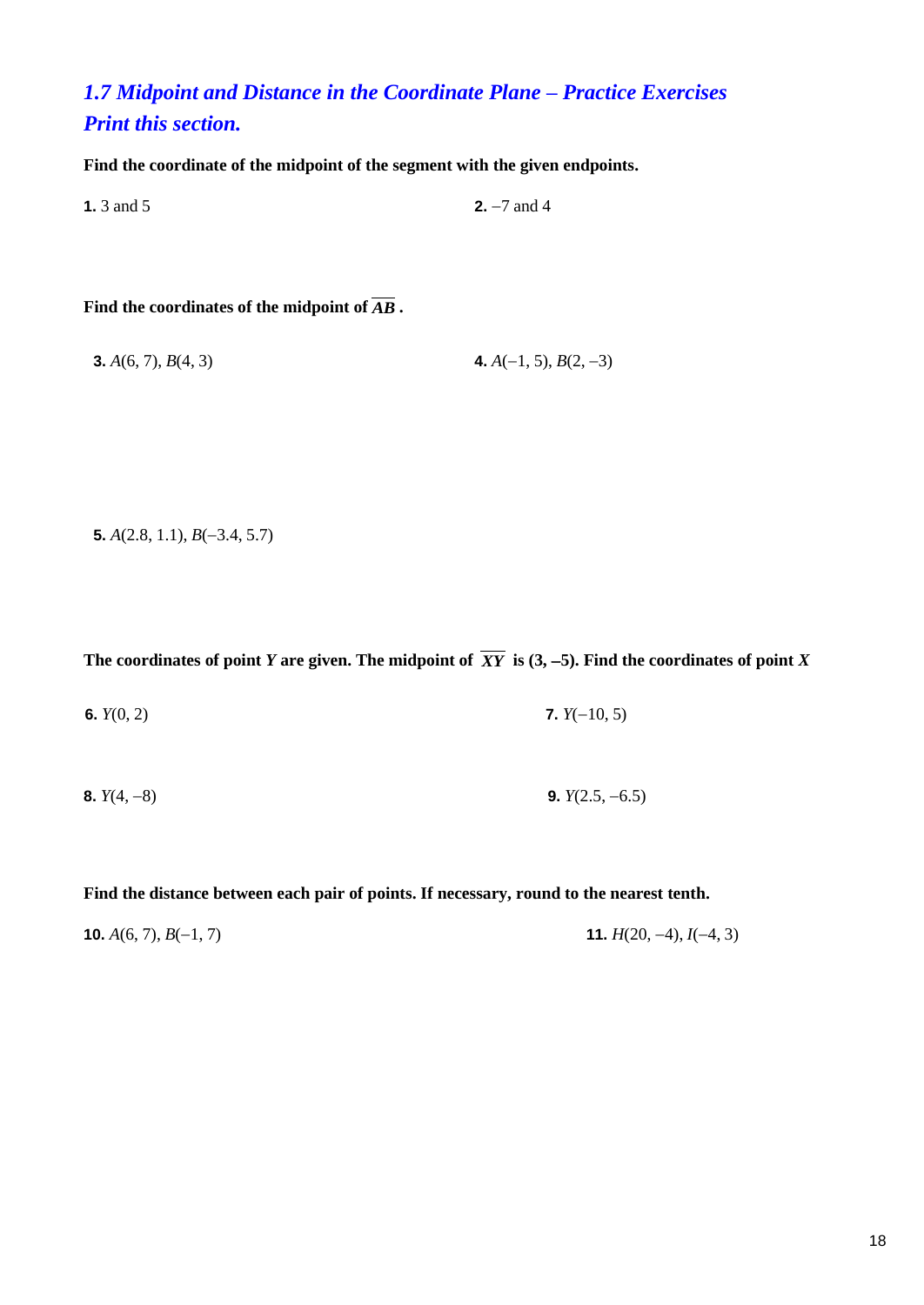**The room shown below right is 14 ft by 10 ft. Find the dimensions of each piece of furniture to the nearest tenth.**

**12.** length and width of the dresser.

**13.** length and width of the table.

**14.** length and width of the bed

For each graph, find (a)  $XY$  to the nearest tenth and  $\,$  (b) the coordinates of the midpoint of  $\,XY$ 



**.**





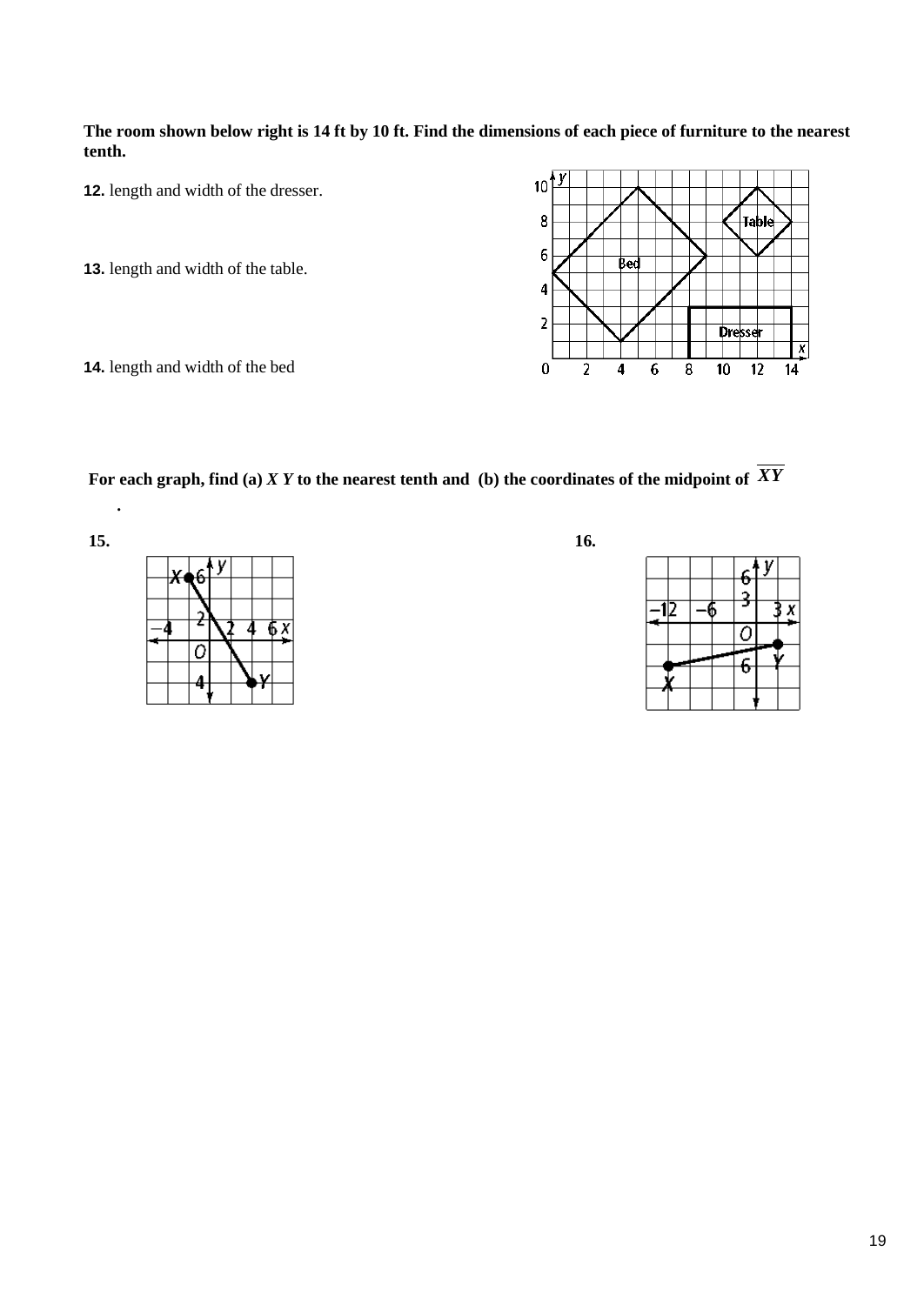#### *1.8 Perimeter, Circumference, and Area.*

The *perimeter of a rectangle* is the sum of the lengths of its sides. So, the perimeter is the distance around its outside. The formula for the perimeter of a rectangle is *P* **= 2(***b* **+** *h***) = 2b+2h**



The *area of a rectangle* is the number of square units contained within the rectangle. The formula for the area of a rectangle is *A* **=** *bh.*

A *square* is a rectangle that has four sides of the same length and four right angles. Because the perimeter is *s* + *s* + *s* + *s,* the formula for the perimeter of a square is *P* **= 4***s.* The formula for the area of a square is  $A = s^2$ .



The *circumference of a circle (AKA perimeter of the circle)* is the distance around the circle. The formula for the circumference of a circle is  $C = \pi d$  or  $C = 2\pi r$ . The **area of a circle** is the number of square units contained within the circle. The formula for the area of a circle is  $A = \pi r^2$ 

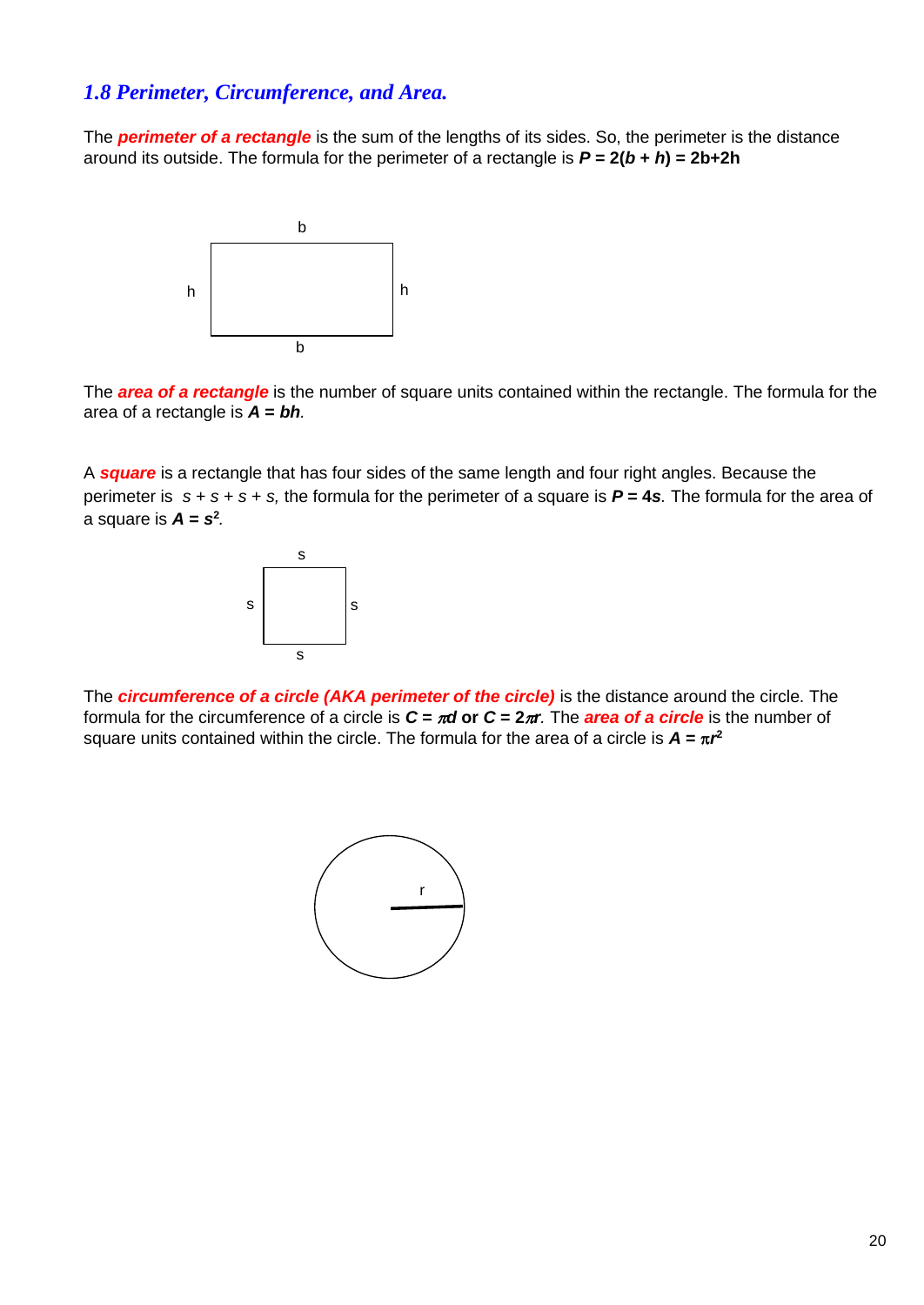## *1.8 Perimeter, Circumference, and Area. – Practice Exercises Print this section.*

**Find the perimeter of each figure.**



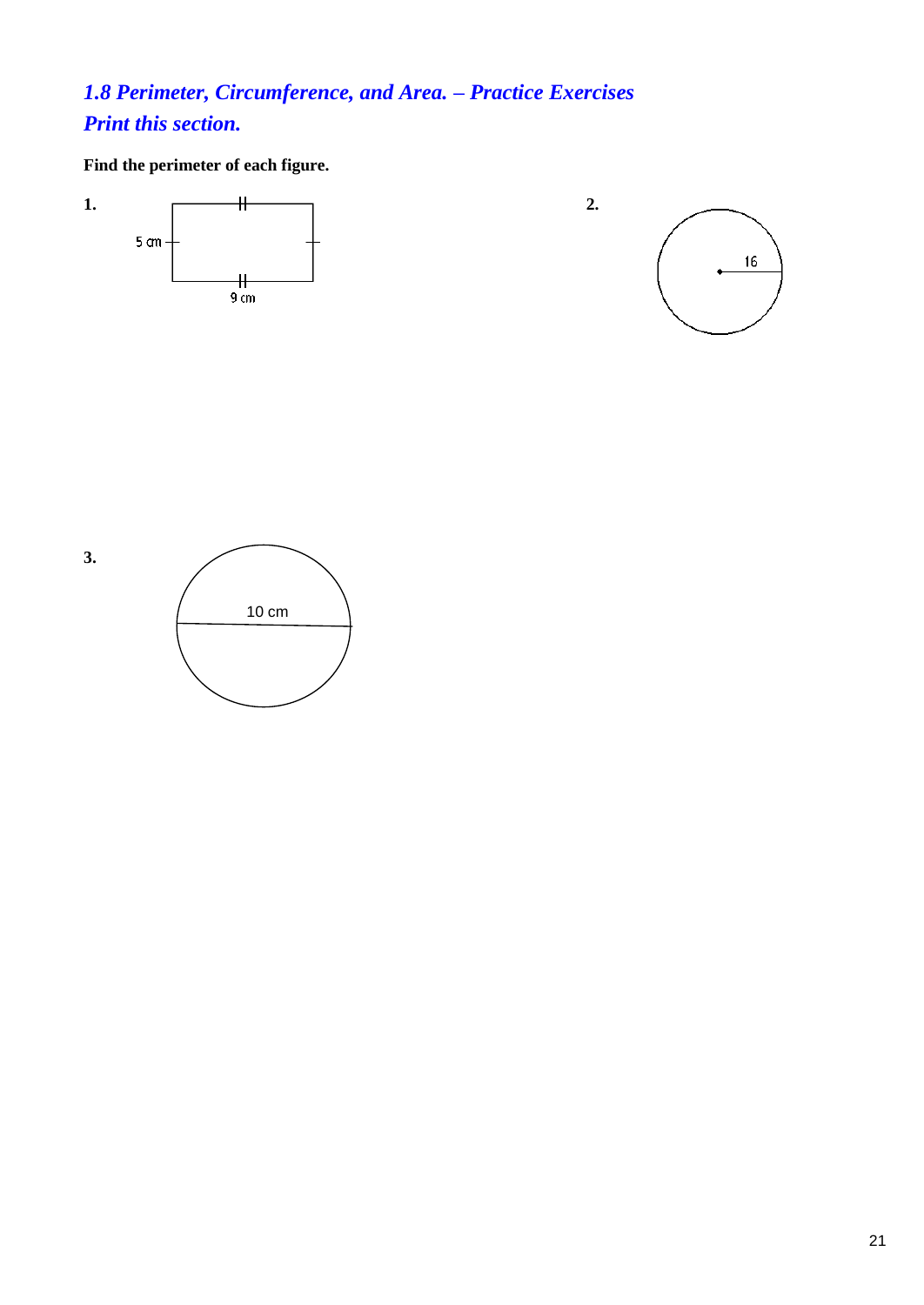#### **Graph each figure in the coordinate plane. Find the perimeter.**

**4.** *X*(−4, 2), *Y*(2, 10), *Z*(2, 2) **5.** *R*(1, 2), *S*(1, −2),*T*(4, −2)

**Find the area of the rectangle with the given base and height.**

**6.** 4 ft, 15 in. **7.** 90 in., 3 yd.

**Find the area of each circle in terms of** *π.*



**8. 9.**